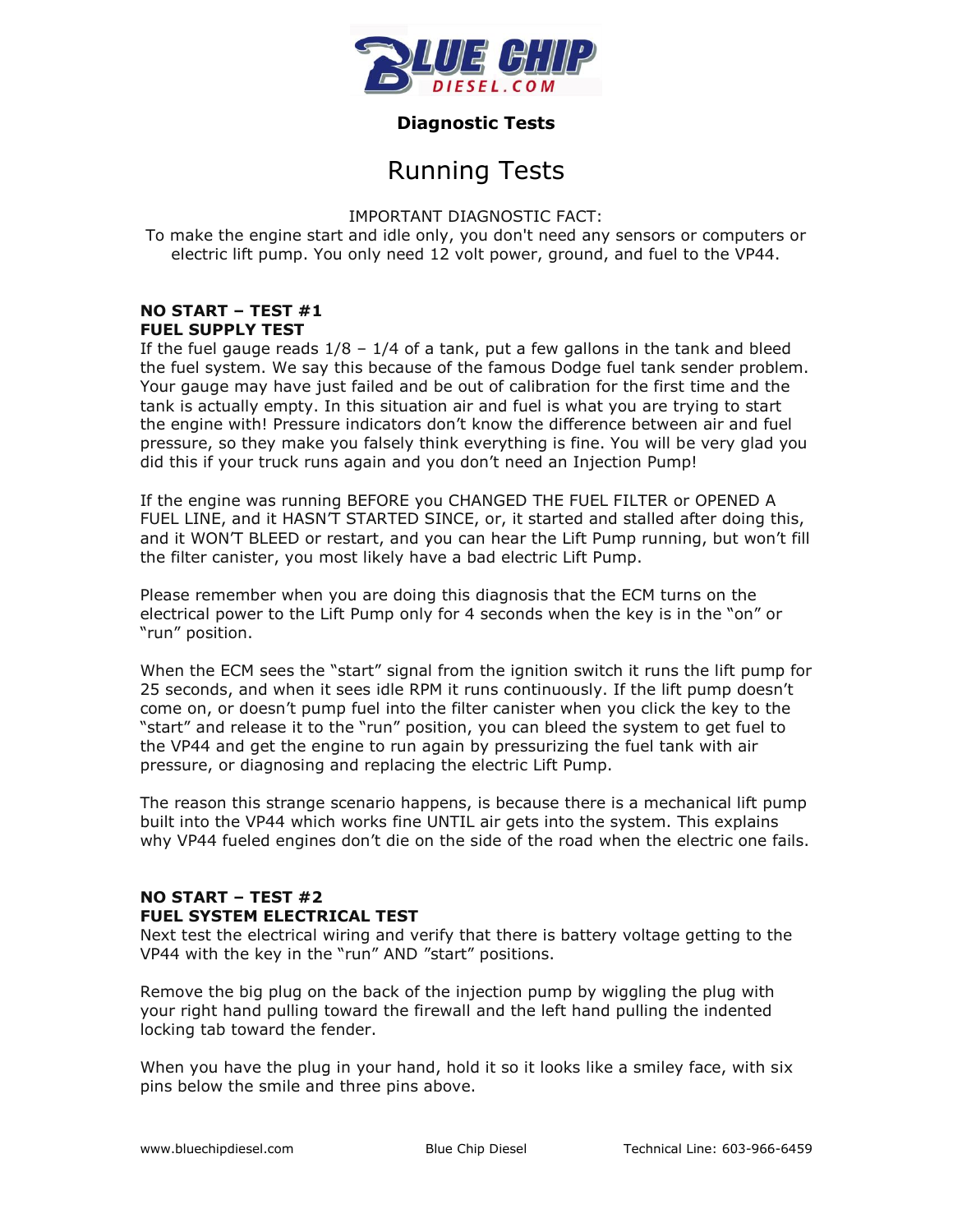

Using a test light or voltmeter with its ground connection on the engine, verify battery voltage on the bottom right pin (pin #7, which is a red wire with a light green tracer on a Dodge), during both "run" and "start" key functions.

Then verify the ground on the bottom left pin (pin#6, which is a black wire with a tan tracer on a Dodge), by doing the voltage test again at pin 7 with the ground connector of your test instrument on pin 6 in the plug.

If you see no voltage then, it means there is no ground! Use only pin positions, not wire color, when diagnosing a Ford or Freightliner.

If you don't have power at the plug, check the fuse in the PDC (Power Distribution Center, aka fuse box under the hood) for the fuel system, and if that is good, check fuse #9 in the fuse box on the left side of the dash.

If they are both good, then try swapping the fuel system relay in the PDC with the one for the horn.

Hopefully you find your problem this easily, but if not, get out the schematic for this circuit.

If you don't have one, go to ALLDATAdiy.com.

If you have battery voltage on pin #7 in both key positions, and a known good ground on pin 6, cut the black tape off the VP44 plug harness to access the wires going into the plug and reinstall plug.

On a Dodge find the light blue wire with a red tracer (pin #5 on other trucks) and verify that there is NOT battery voltage there during either the "run" or the "start" functions of the ignition switch, WITH THE PLUG PLUGGED IN. The ONLY time there should be battery voltage on pin 5, is for about three seconds after turning the key to the "off" position.

If there is battery voltage there at any other time, the engine is being told to not start or run, by a pissed off ECM. This test is accurate 99% of the time in my experience. It is not unusual and OK to see low voltage, like .2 - 2.4 volts at pin 5.

The important thing here is to NOT have battery voltage there, and if you do have it at the wrong times, In DODGES ONLY, cutting that wire usually fixes the problem and the truck will run fine forever!

#### **NO START TEST #3 HOT WIRE TEST - THE "FOR SURE TEST" TO DETERMINE IF THE VP44 IS WHY THE ENGINE WON'T START**

It is very rare, but possible, for a problem with the wiring harness or the CAN Bus wires to prevent the engine from starting, so if you want to be 100% sure it IS the Injection Pump causing the no start, follow the following directions exactly, to be sure of not damaging a possibly good pump. This test POSITIVELY eliminates the possibility of overlooking an electrical problem caused by other components that could affect the start or run function of the VP44, as long as you have verified fuel delivery to the Injection Pump.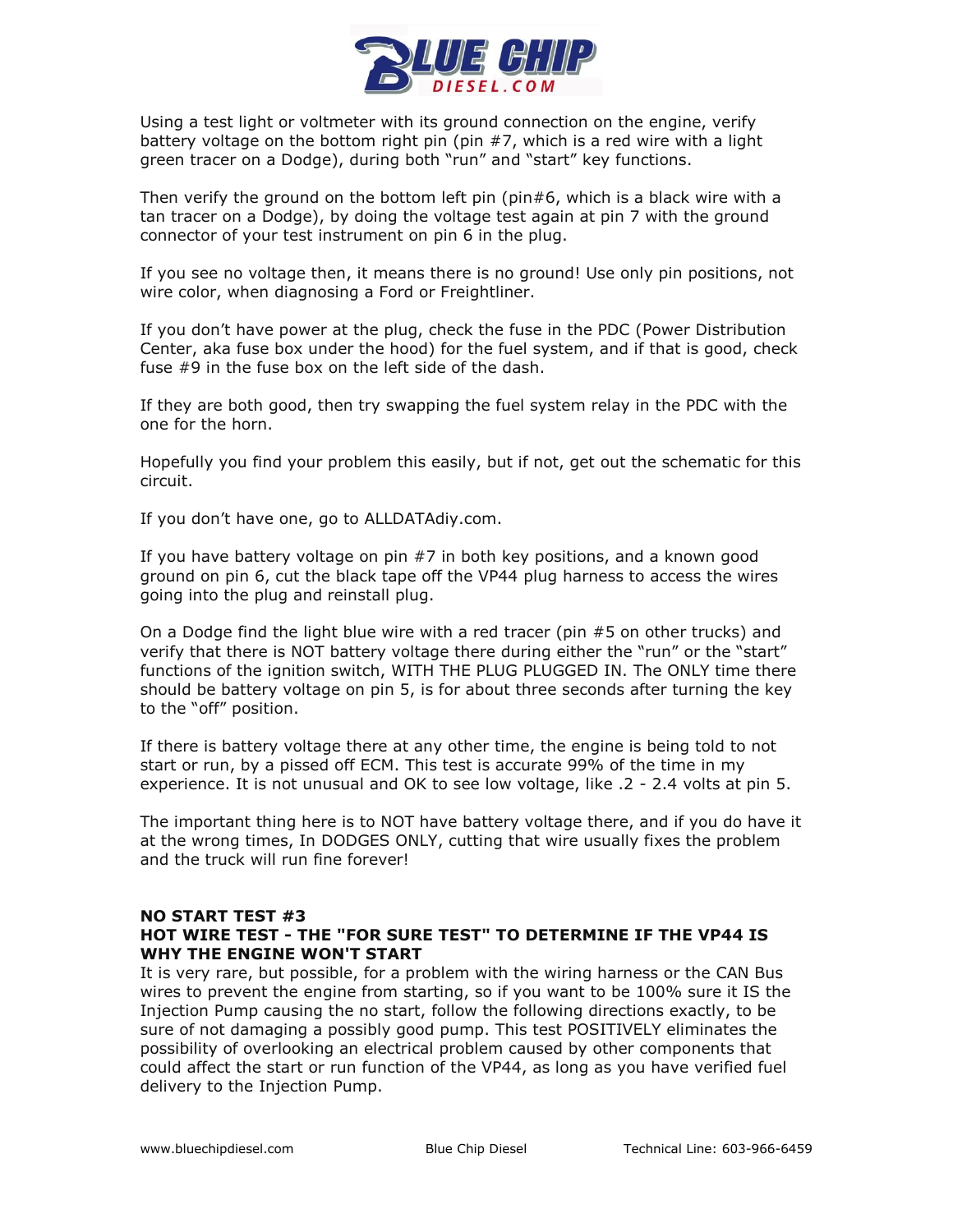

Remove the electrical plug at the back of the Injection Pump and hot wire the pins on the pump as follows.

Get two wires long enough to reach from the battery to the VP44.

Install an INSULATED ¼ inch female spade connector onto one end of each wire.

Use a set of dykes and cut the flat part and one of the "curls" away from each spade connector to leave one "curl," which will be about the right size to go over the pin on the pump.

Connect one INSULATED connector to pin 7 on the pump, which is the pin on the BOTTOM row of the socket on the Injection Pump, closest to the engine, to preferably fused (10 amp is fine) positive battery power in the PDC (Fuse box under the hood), or directly to the positive battery terminal if you like to take risks!

Connect the other INSULATED connector to the pin directly above the previous connection, the top row of pins, the one closest to the engine, and attach the other end to battery ground.

Now try to start the engine and if it doesn't start, you absolutely positively 100% need an Injection Pump! If the engine starts this way but NOT with the big plug installed on the pump, you know there is something in the harness or CAN bus wiring to the ECM telling or causing the engine to not start. Call us for help if this is the case.

### **IF YOU HAVE FUEL, POWER AND GROUND, PROVEN BY THE ABOVE TESTS AND STILL HAVE NO START AFTER TEST 3, YOU ABSOLUTELY POSITIVELY NEED AN INJECTION PUMP!**

If you want more proof, or really want to know WHY it won't start, loosen all of the injector lines at the valve cover. Crank the engine for 30 seconds, and if fuel comes out of only one line, better than the others, this indicates a seized rotor, and the engine will never run again until you change the VP44, because only one cylinder is getting fuel. For the engine to start you need HIGH PRESSURE fuel, AND NOT AIR, to POP OFF at least three of the injectors. If you have only a feeble fuel flow from the open lines, you are looking at only Lift Pump pressure, and the engine will never start. To determine if it is or is not HIGH pressure, look for a puddle on the ground after 60 seconds of cranking. No puddle, no high pressure. If high pressure fuel doesn't come out of the open lines when cranking, the solenoid pintle valve may be stuck, or the pistons may be stuck compressed in the rotor, due to fuel contamination or corrosion. Low pressure can also be caused by an electrical issue in the computer, where the computer doesn't energize and close the fuel solenoid to make high pressure, so low fuel pressure going through the injector lines is WHY the engine won't start. Any of these situations confirms that the engine will not start until you replace the VP44, as long as you have done the other tests above.

# **AIR IN FUEL TEST**

If the engine runs rough for a brief period of time after starting, just a few seconds, or sounds funny when running, this usually indicates air in the fuel supply system, caused by either fuel drain back or air getting into the fuel supply line somewhere. This symptom is NOT caused by the Injection Pump. Please know that good fuel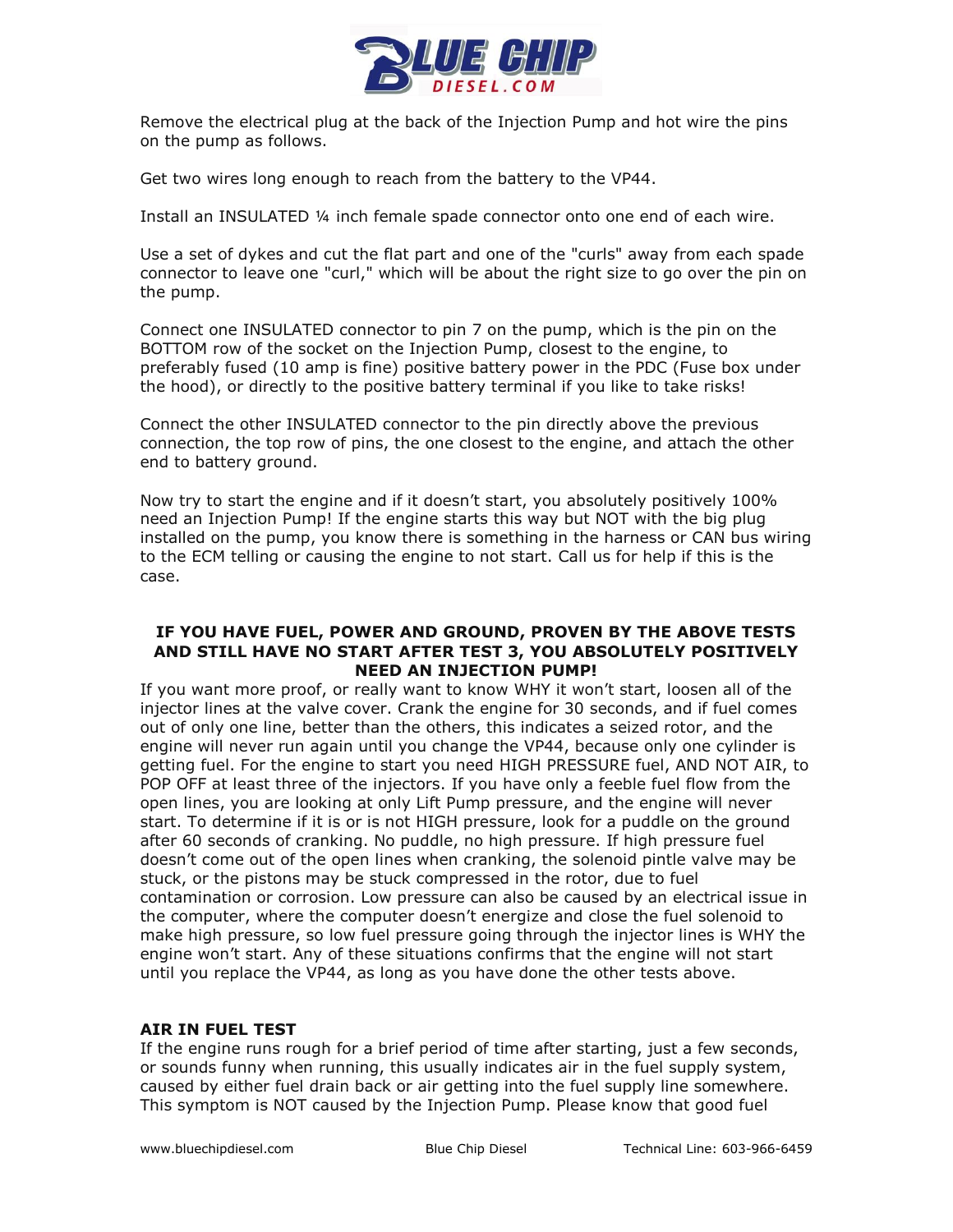

pressure does NOT mean that there is no air in the supply line, as the pressure sensor doesn't know the difference between fuel and or air pressure!

My latest trick to accurately determine if air is a problem or not, is to get a 12 foot section of clear polyethylene or vinyl 3/8" hose from the hardware store and put it in the steel line between the Fuel Filter and the Injection Pump where the rubber section is.

For aftermarket plumbing upgrades, figure out how to install it between the Fuel Filter and the Injection Pump.

Loop it up under the windshield wiper for easy observation while driving and starting.

Bleed the system to get all the air out of the newly installed line, and when you know the engine will be hard to start, monitor the line before, during, and after starting, and even driving, to determine if air ever gets into the pump.

Be sure to drive the truck even if you don't see air under no start or no load conditions, as air can be ingested intermittently from various sources only when the engine is under load.

The hose under the wiper allows you to drive and diagnose the air situation under any and all circumstances you like, to see when it does or does not happen. This test positively tells you that you DO or DO NOT have an air issue which can be very important when diagnosing the VP44 fuel system.

If you do have air in the clear line, run the engine from a can of diesel in the bed of the truck with a rubber hose stuck in it, connected to the inlet of the Lift Pump, and do the same test under the same conditions that saw air in the fuel, again.

If the air goes away, the problem is behind the Lift Pump.

If it is still there, the cause is forward of the inlet of the Lift Pump. This can be the Lift Pump itself, if it is a Fass with a leaky o-ring inside, leaking sealing washers, the water drain seal on the filter canister, or it can be leaking o-rings on the "Fuel Tubes" in the cylinder head.

This last one is cool, as it shows its symptoms in a very unique way. If you park the truck facing up hill, overnight, on a fairly steep grade, it will start hard the next morning, but if you face it the other way on the same hill overnight, it will start fine! This is because of fuel drain back, and air getting into the system through leaky fuel tube o-rings and going to the highest place in the fuel system. When it faces up hill, the air goes into the fuel filter. When it faces down hill, it goes to the fuel tank! Call me if you need more help determining where the air is coming from.

# **MAP SENSOR, KEY ON SIGNAL VOLTAGE, TEST ONE:**

The ECM wants to only see MAP signal voltage on 1998 - 2000 trucks between .5 and 1.74 volts and 1.0 to 2.2 volts on 2001 - 2002 trucks. These voltages are the same for a Freightliner or a Ford. If the MAP signal voltage at the sensor on the grey wire with a red tracer on a Dodge, or the MAP signal wire on other trucks, is low to start with, this can cause this symptom, and typically sets a 237 code.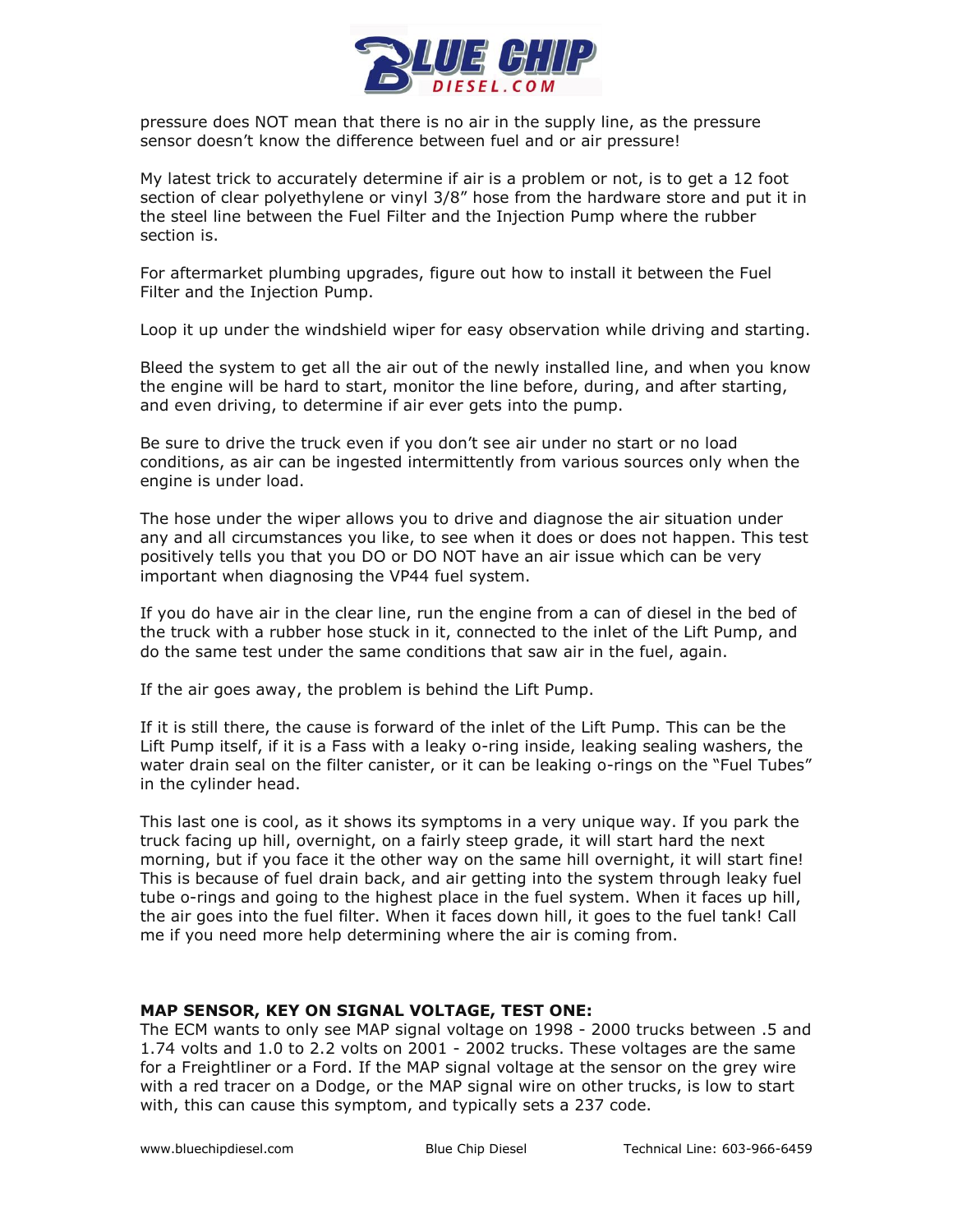

To be sure this isn't the cause of low power, check the signal voltage with the key in the "on" position and the engine NOT running.

If it is lower than the lower voltage above, it is RARELY be due to a bad MAP or BOOST sensor, but more likely it is because the truck has a device on it that attaches to the MAP sensor harness, like a timing box, performance device, or electronic gauge component, that draws the supply voltage down below the desired parameters.

To determine if one of these components is the cause of the low voltage, disconnect the wires of the device(s) from the engine's MAP sensor harness. You can't just turn it (them) off to see if the problem goes away because any device connected to either the 5 volt supply wire or the signal wire at the MAP sensor can draw either voltage down, even if the add-on device isn't turned on.

If the MAP signal voltage is still lower than spec after disconnecting the device(s), the devices are NOT to blame.

Then check the plug of the sensor with the key on, looking for a 5 volt supply. If it is less, then you have to look at the ECM output voltage, as rarely an ECM can cause erratic low or high supply voltage to the sensor, which of course causes low or high signal voltages.

Look at the ECM section below to address that problem. If you have good supply voltage to the sensor, but the signal is too low still, you can do my "enema" fix before buying a MAP sensor. That is to remove the sensor, plug it back into the factory harness, turn the key to on and read the signal voltage while you push on a little screwdriver in the hole of the sensor.

When you push on it the voltage will go up, and when you let go it will come down.

What you need to do now is keep pushing a little harder each time you push, and sooner or later you will actually bend the diaphragm inside the sensor and the low voltage will be higher the more you bend the diaphragm.

Take your time doing this as you can't unbend it! Stop when the low voltage is just at or above the specs for your year truck, and the ECM will be happy to command fuel when it should.

If the voltage is way too high, two things will happen. One is the ECM will get grumpy and defuel the VP44 when it sees too high a voltage at the high end, and two, if you have an electrical boost gauge, it will lie optimistically. So patience is a virtue here. The worst thing you could do here doing this, is ruin a bad sensor, and you will have to pay for a new one!

# **IF KEY ON VOLTAGE IS HIGH ENOUGH, THEN DO TEST TWO:**

Remember that the ECM wants to only see MAP signal voltage on 1998 - 2000 trucks between .5 and 1.74 volts and 1.0 to 2.2 volts on 2001 - 2002 trucks.

If the signal voltage is outside of these parameters, a code 234 or 237 may be set, but for sure the ECM will cut back fuel delivery commands to the VP44 and make the engine run in a de-rated or "Limp" mode.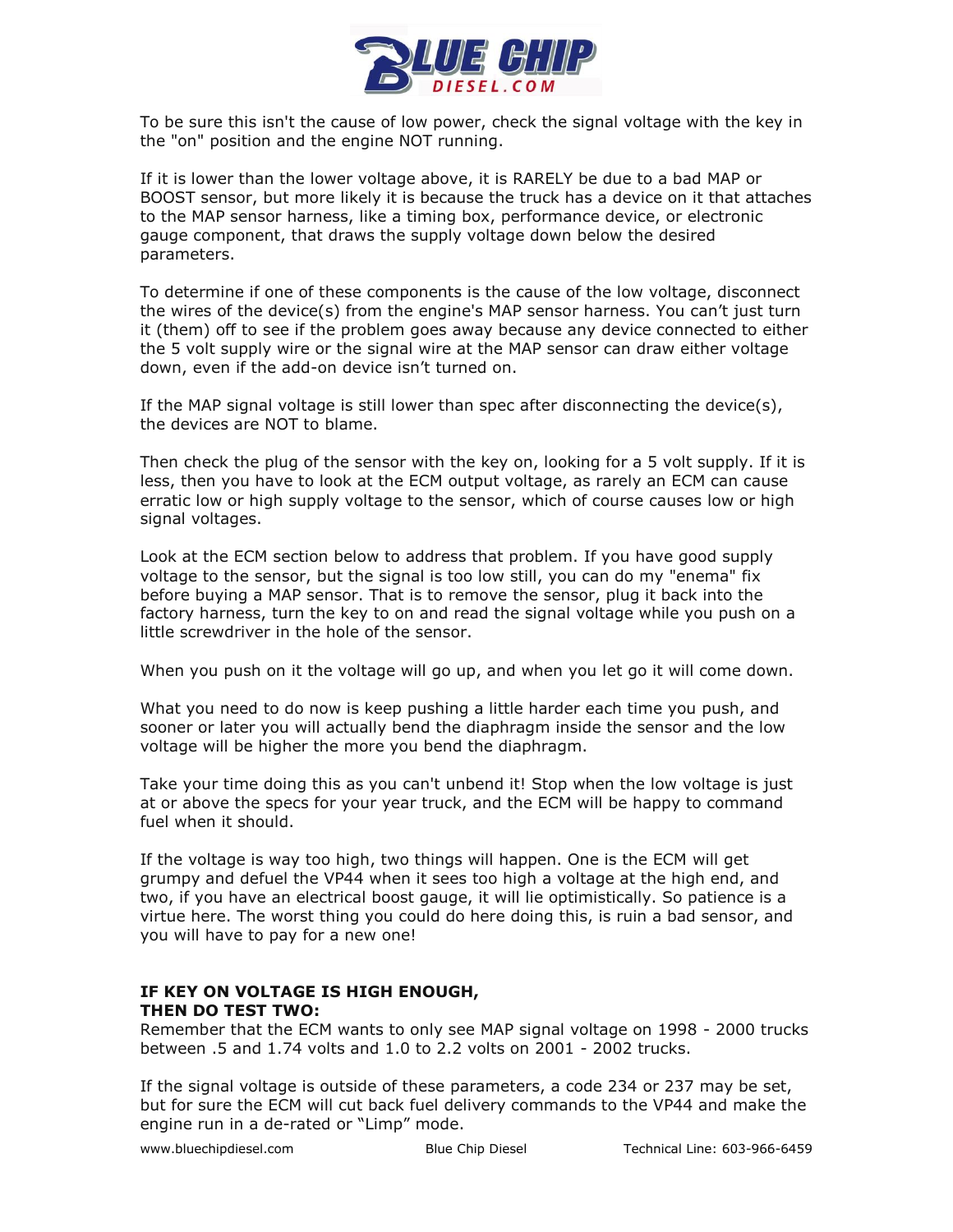

To do this electrical test, make an extension wire connected to the grey with a red tracer wire, or MAP signal wire, at the sensor go up to any kind of voltmeter on the dash of the truck and DRIVE THE TRUCK.

You should see close to 1.74 volts on 2000 and older trucks, and close to 2.2 volts on 2001 - 2002 trucks when driving under hard load and high RPM, with NO power enhancement devices plugged in. If the voltages are within limits, then monitor the MAP signal voltage AT THE SAME PLACE ON THE FACTORY HARNESS, with the device(s) back in the system, and if still OK, then the MAP sensor or circuit is NOT the cause of Doggy on Take Off, and you have bad computer on your VP44. This is usually worse when cold, right after start up, in the morning.

#### CONTAMINATED FUEL AND ALTERNATE FUELS

Lastly, is the internal Injection Pump damage caused from using any kind of WVO, more than 5% Biodiesel or contaminated pump fuel. The resulting corrosion causes the close tolerance parts inside to gall, seize or stick and cause drivability complaints, such as a low or high speed skip, low power cold, low power always, or no start. These problems can rarely be cured by some sort of fuel additive being put in the fuel AFTER the problem is observed.

These corrosion problems are the most common reason Bosch denies a warranty claim. Most often if there are drivability issues due to contaminated fuel, ALL the internal parts of the injection pump will be ruined and have to be thrown out, which usually means the pump is not worth rebuilding, and possibly not even eligible to be a core! These situations are so hard for me to deal with and explain to customers, because typically they don't know they have a contaminated fuel issue until too late, when we open up the pump for warranty consideration, failure diagnosis, or repair.

#### **HOW TO DIAGNOSE INDIVIDUAL COMPONENTS OF THE VP44 FUEL SYSTEM TO SEE IF THEY WORK CORRECTLY!**

To test an APPS SENSOR to see if it is working properly, follow the directions exactly under "Dead Pedal."

The only way to diagnose an INJECTION PUMP is to read above. Don't forget you only need one symptom to condemn the injection pump! I get a few calls each month telling me they think it can't be the pump because when it runs it runs fine, or it ran when they shut it off. Oh...if only this were true!

To test an ENGINE CONTROL MODULE on the engine is impossible. The only way I know of to test an ECM is to swap it out with another to compare the operation of each one. As they fail very infrequently and ALL of them that I have found to be bad, have had at least one of the symptoms described above in the " RPM GOES UP ON ITS OWN OR WAIT TO START LIGHT IS DUMB…." section, I feel you can be very confident it IS a bad ECM if you have any ONE of the unique symptoms described above. A 606 code, MAY add credibility to your diagnosis.

www.bluechipdiesel.com Blue Chip Diesel Technical Line: 603-966-6459 A MANIFOLD AIR PRESSURE SENSOR, OR MAP OR BOOST SENSOR can be determined to be good or bad by doing the "Doggy on Takeoff……." tests above.